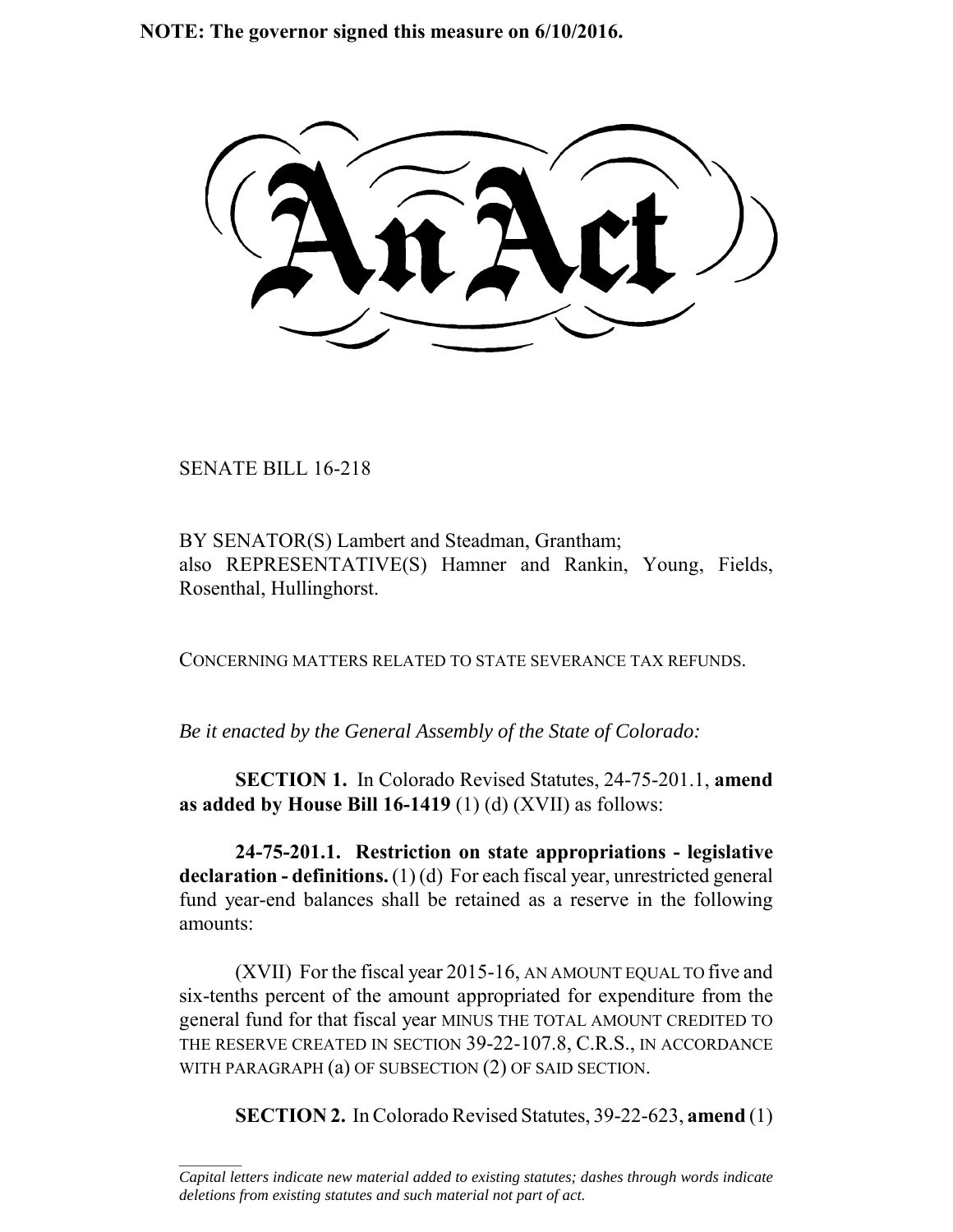(b) as follows:

**39-22-623. Disposition of collections.** (1) (b) Following apportionment of the city, town, and county shares pursuant to paragraph (a) of this subsection (1) and pursuant to section 29-21-101, C.R.S., all remaining funds, LESS THE AMOUNT CREDITED TO THE RESERVE CREATED IN SECTION 39-29-107.8, IN ACCORDANCE WITH SUBSECTION (2) OF SAID SECTION, shall be credited to the general fund, and the general assembly shall make appropriations therefrom for the expenses of the administration of this article.

**SECTION 3.** In Colorado Revised Statutes, **add** 39-29-107.8 as follows:

**39-29-107.8. Refunds.** (1) PRIOR TO THE ALLOCATION IN SECTION 39-29-108, THE STATE TREASURER SHALL SET ASIDE AND MAINTAIN ALL REVENUE FROM THE TAX IMPOSED PURSUANT TO THIS ARTICLE IN A RESERVE THAT IS AVAILABLE FOR THE PAYMENT OF REFUNDS RELATED TO THE TAX IN ACCORDANCE WITH SECTION 39-21-108. AT THE END OF EACH MONTH, ANY MONEYS IN THE RESERVE THAT ARE NOT REQUIRED FOR A REFUND ARE THE TOTAL GROSS RECEIPTS REALIZED THAT ARE AVAILABLE FOR ALLOCATION UNDER SECTION 39-29-108.

(2) (a) PRIOR TO JULY 1, 2016, IF THE AMOUNT IN THE RESERVE IS LESS THAN THE AMOUNT OF REFUNDS THAT ARE REQUIRED TO BE MADE FROM THE RESERVE, THEN THE STATE TREASURER SHALL CREDIT TO THE RESERVE FROM THE PROCEEDS OF THE MONEY COLLECTED UNDER ARTICLE 22 OF THIS TITLE AN AMOUNT EQUAL TO THE DEFICIT.

(b) ON OR AFTER JULY 1, 2016, BUT PRIOR TO JULY 1, 2017, THE STATE TREASURER SHALL CREDIT TO THE RESERVE FROM THE PROCEEDS OF THE MONEY COLLECTED UNDER ARTICLE 22 OF THIS TITLE, AN AMOUNT EQUAL TO THE AMOUNT BY WHICH THE REFUNDS FOR THE TAX IMPOSED PURSUANT TO THIS ARTICLE THAT ARE MADE FOR A MONTH EXCEED FIFTEEN PERCENT OF THE GROSS SEVERANCE TAX REVENUES FOR THE SAME MONTH.

(3) THE STATE TREASURER SHALL CREDIT MONEY TO THE RESERVE IN ACCORDANCE WITH SUBSECTION (2) OF THIS SECTION ON A MONTHLY BASIS.IF THERE IS INSUFFICIENT REVENUE AVAILABLE TO BE CREDITED, THE STATE CONTROLLER MAY AUTHORIZE AN ADVANCE UNDER SECTION

## PAGE 2-SENATE BILL 16-218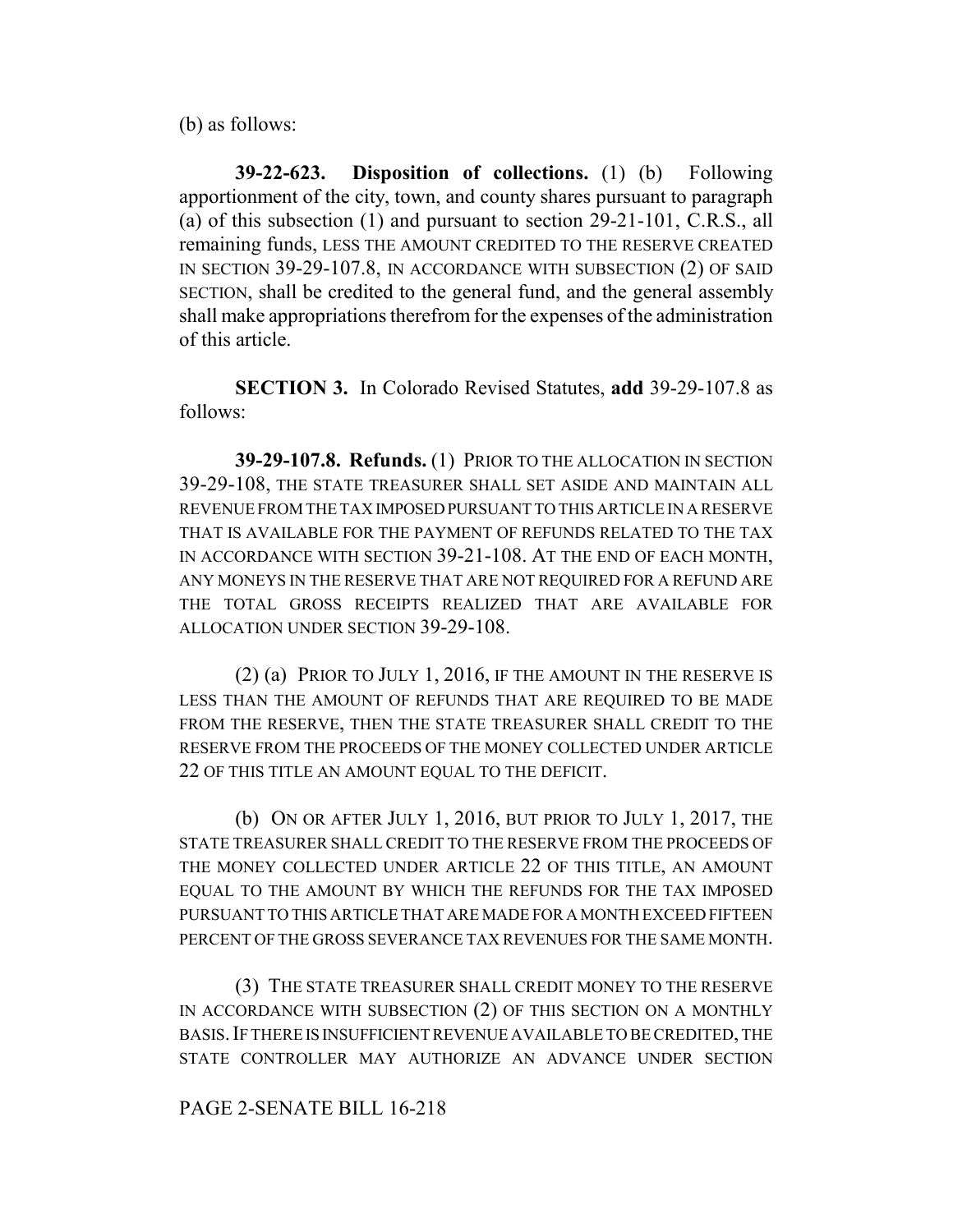24-75-203 (2), C.R.S., TO THE RESERVE TO BE USED FOR THE REFUNDS. THERE IS NO LIMIT ON THE AMOUNT OF AN ADVANCE THAT THE STATE CONTROLLER MAY MAKE FOR THIS PURPOSE.

**SECTION 4.** In Colorado Revised Statutes, 39-29-108, **amend** (2) (a) (II) as follows:

**39-29-108. Allocation of severance tax revenues - definitions repeal.** (2) (a) (II) This paragraph (a) is repealed, effective  $\frac{1}{2}$  JULY 1, 2017.

**SECTION 5.** In Colorado Revised Statutes, 39-29-109, **add** (2) (a) (XVII) as follows:

**39-29-109. Severance tax trust fund - created - administration - distribution of moneys - repeal.** (2) State severance tax receipts shall be credited to the severance tax trust fund as provided in section 39-29-108. Except as otherwise set forth in section 39-29-109.5, all income derived from the deposit and investment of the moneys in the fund shall be credited to the fund. At the end of any fiscal year, all unexpended and unencumbered moneys in the fund remain therein and shall not be credited or transferred to the general fund or any other fund. All moneys in the fund are subject to appropriation by the general assembly for the following purposes:

(a) **The severance tax perpetual base fund.** (XVII) NOTWITHSTANDING ANY PROVISION OF THIS PARAGRAPH (a) TO THE CONTRARY, AN AMOUNT EQUAL TO NINETEEN MILLION ONE HUNDRED THOUSAND DOLLARS IN THE FUND IS RESTRICTED FROM BEING USED FOR ANY PURPOSE WHATSOEVER, UNTIL SUCH TIME THAT THE JOINT BUDGET COMMITTEE, BY A MAJORITY VOTE, RELEASES THE RESTRICTION ON SOME OR ALL OF THE MONEY.

**SECTION 6.** In Colorado Revised Statutes, 39-29-109.3, **add** (1.5) as follows:

**39-29-109.3. Severance tax operational fund - repeal.** (1.5) NOTWITHSTANDING ANY PROVISION OF THIS SECTION TO THE CONTRARY, AN AMOUNT EQUAL TO TEN MILLION DOLLARS IN THE OPERATIONAL FUND IS RESTRICTED FROM BEING USED FOR ANY PURPOSE

## PAGE 3-SENATE BILL 16-218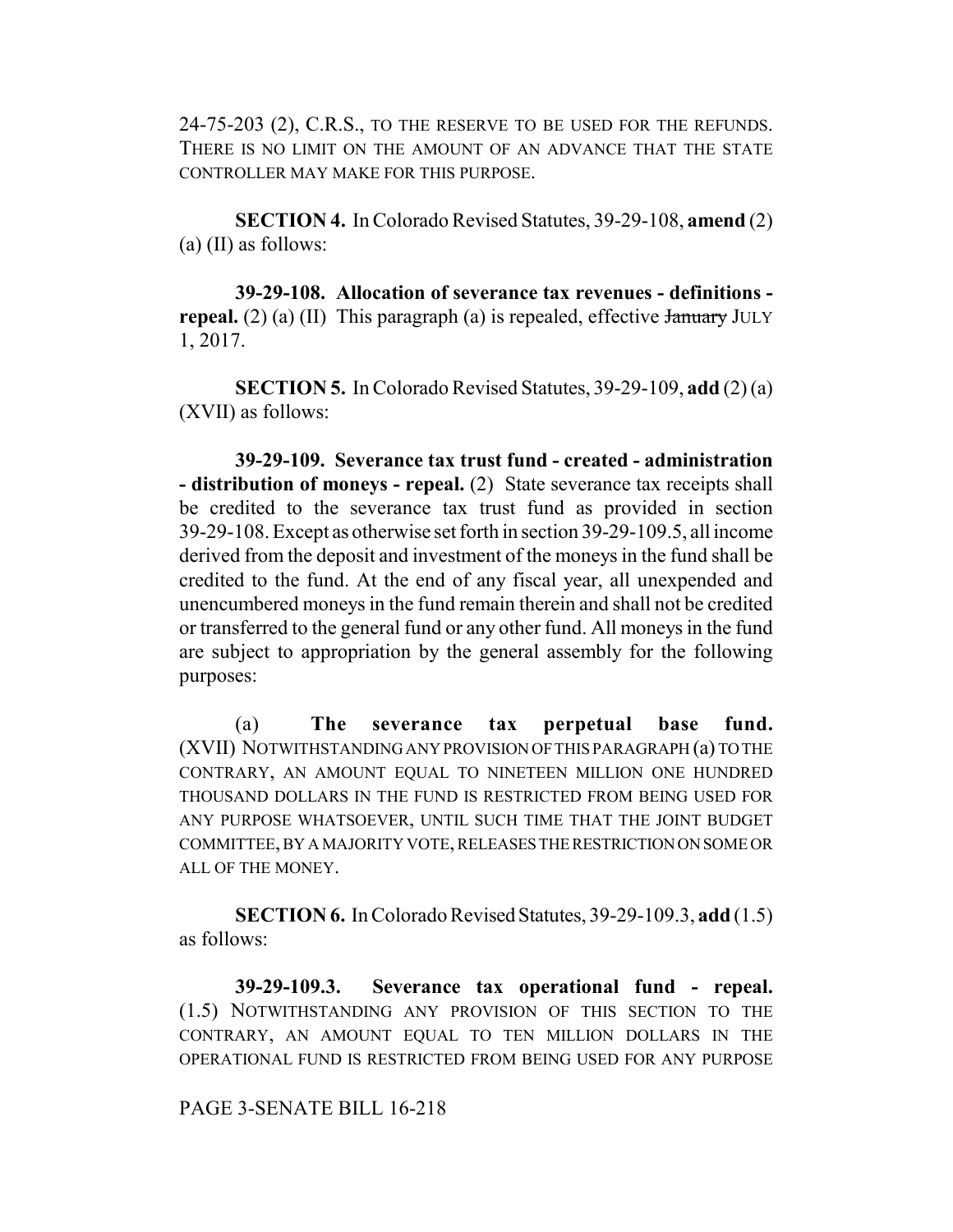WHATSOEVER, UNTIL SUCH TIME THAT THE JOINT BUDGET COMMITTEE, BY A MAJORITY VOTE, RELEASES THE RESTRICTION ON SOME OR ALL OF THE MONEY.

**SECTION 7.** In Colorado Revised Statutes, 39-29-110, **add** (8) as follows:

**39-29-110. Local government severance tax fund - creation administration - definitions.** (8) NOTWITHSTANDING ANY PROVISION OF THIS SECTION TO THE CONTRARY, AN AMOUNT EQUAL TO FORTY-EIGHT MILLION THREE HUNDRED THOUSAND DOLLARS IN THE LOCAL GOVERNMENT SEVERANCE TAX FUND THAT WOULD OTHERWISE BE DISTRIBUTED UNDER PARAGRAPH (b) OF SUBSECTION (1) OF THIS SECTION IS RESTRICTED FROM BEING USED FOR ANY PURPOSE WHATSOEVER, UNTIL SUCH TIME THAT THE JOINT BUDGET COMMITTEE, BY A MAJORITY VOTE, RELEASES THE RESTRICTION ON SOME OR ALL OF THE MONEY. IT IS THE GENERAL ASSEMBLY'S INTENT THAT THE RESTRICTION OF MONEY IN THE FUND SHALL NOT AFFECT THE DISTRIBUTIONS MADE UNDER PARAGRAPH (c) OF SUBSECTION (1) OF THIS SECTION.

**SECTION 8. Safety clause.** The general assembly hereby finds,